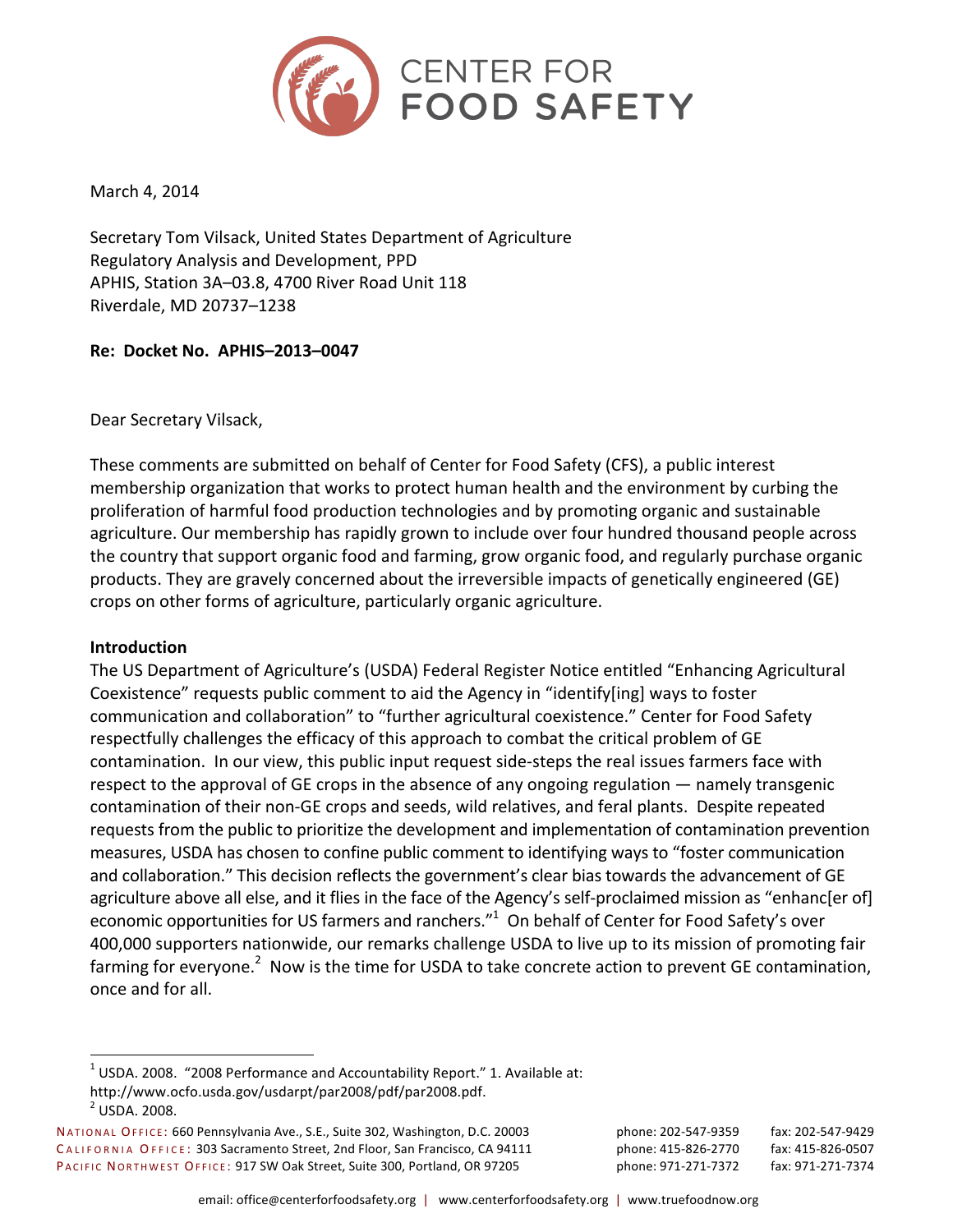### **Coexistence Or Concurrent Cultivation Is Not GE Contamination Prevention**

USDA's notion of "coexistence" or "concurrent cultivation" assumes that all forms of agriculture can be grown across the country, side-by-side, without any of them adversely affecting the others. That simply cannot be the case when it comes to GE agriculture. Organic and other non-GE farmers know all too well that their crops can become contaminated by GE crops as pollen and seed drifts miles away from their original planting location. The recent case of an Australian organic farmer who sued his neighbor after he found GE canola growing on his field demonstrates the seriousness of the contamination problem, and it is the tip of the iceberg.<sup>3</sup> Without mandatory GE contamination prevention measures in place, organic and other non-GE farmers face real economic risks but have little recourse to protect their businesses.<sup>4</sup> Prospects of contamination threaten livelihoods, trading partnerships, and the ability of farmers and food producers to confidently supply non-GE markets. Even USDA admits that is the case.<sup>5</sup> These real-life challenges cannot be solved through "farmer education and collaboration." What is needed most of all is mandatory regulations to prevent GE contamination.

USDA's current lassez-faire "coexistence" policy, which completely deregulates GE crops, allows GE seeds, pollen, and plants to contaminate our nation's farms without restraint or recourse. A public policy based upon furthering the spread of GE organisms into our food supply without public knowledge or consent unfairly forces farmers and consumers to accept GE contamination. This is neither a fair nor prudent public policy, and it must be changed. It is incumbent upon USDA to develop and ensure the implementation of GE contamination measures nationwide, and live up to its mission as the purveyor of fair farming for all and not just the biotechnology industry.

## **Voluntary, Non-Binding Neighbor Agreements Will Not Prevent GE Contamination**

USDA's proposed solution of getting GE and non-GE farmer neighbors to voluntarily negotiate nonbinding "coexistence agreements" as a way to preemptively resolve inevitable GE contamination disputes is misguided and unlikely to be successful. Expecting farmers to "work-out among themselves" thorny contamination issues without the backing of strong regulations pits farmeragainst-farmer, which is neither a viable nor a long-lasting solution to conflicts in farm communities. Clear losers under this option are organic, identity preserved (IP), and other non-GE farmers because threats of contamination preclude them from growing the crops of their choice. If negotiation is the only option offered by USDA, non-GE farmers will be forced to unfairly opt out of growing certain crops altogether as the only sure way to avoid the risk of contamination and subsequent market rejection.<sup>6</sup>

 $<sup>5</sup>$  USDA. 2007. "Report of Liberty Link Rice Incidents 1." Available at:</sup>

www.aphis.usda.gov/newsroom/content/2007/10/content/printable/RiceReport10-2007.pdf;

<sup>&</sup>lt;sup>3</sup> Coopes, A. 2014. "Closely-watched GM farm case begins in Australia." *Phys.org*. February 11. Available at: http://phys.org/news/2014-02-closely-watched-gm-farm-case-australia.html.<br><sup>4</sup> Food & Water Watch. 2014. Organic Farmers Pay the Price for GMO Contamination. Issue Brief. March. Available at:

http://documents.foodandwaterwatch.org/doc/GMO\_contamination.pdf

USDA Advisory Committee on Biotechnology and  $21^{st}$  Century Agriculture. 2012. "Enhancing Coexistence: A Report of the AC21 to the Secretary of Agriculture". November 19. Available at: http://www.usda.gov/documents/ac21\_reportenhancing-coexistence.pdf.<br><sup>6</sup> Food and Water Watch. 2014.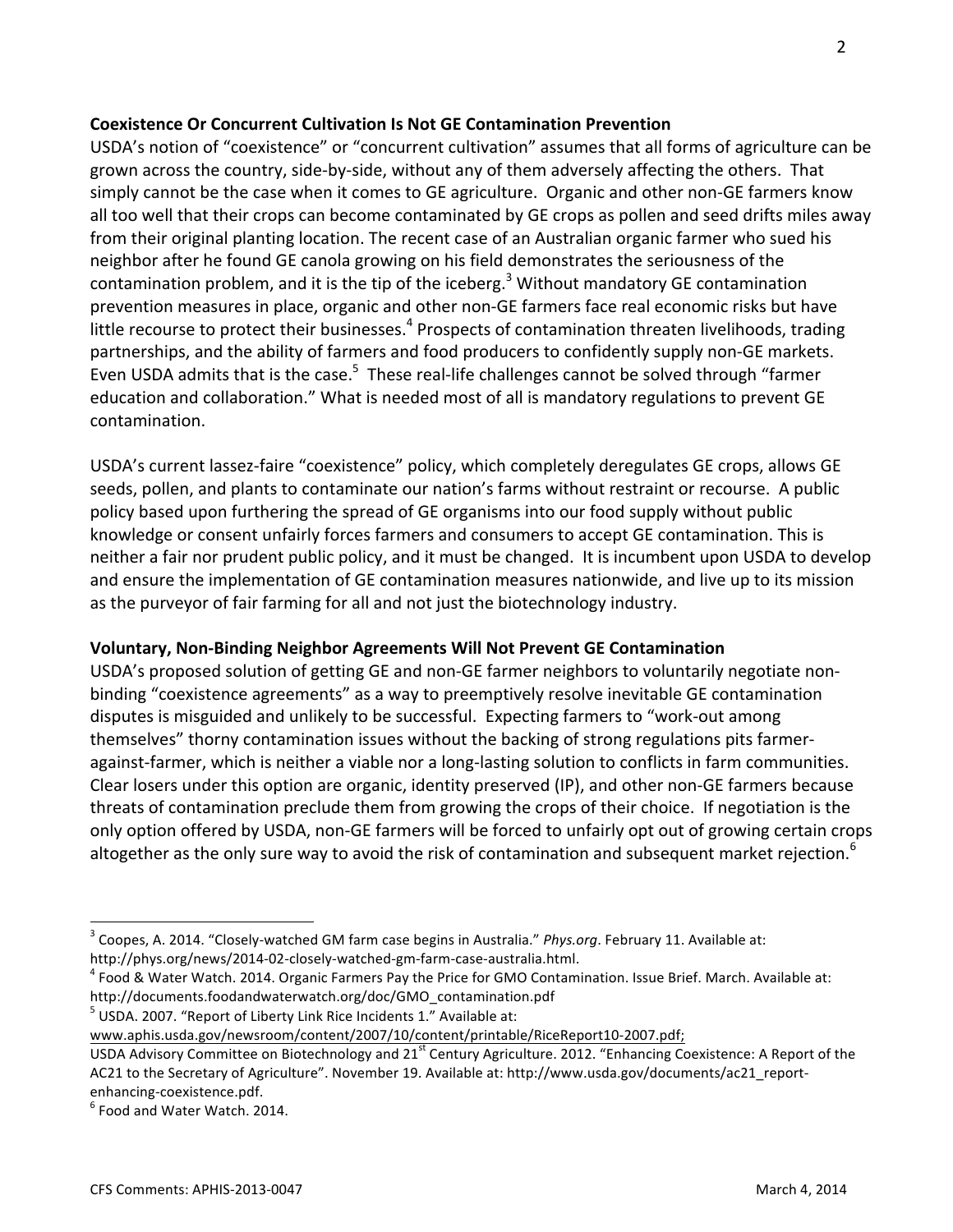The Agency's "negotiated agreements" proposal further ignores real-life issues on the farm, such as short planting windows that make it difficult to stagger GE and non-GE crop plantings, absentee landlords, and scenarios where contamination originates from farms located well beyond the next door neighbor's field. The planting of promiscuous crops such as sugar beets, alfalfa, canola, and others make it impossible for farmers to negotiate neighbor agreements when the resultant GE contamination could be miles away from where the GE crop was planted. Since approved GE crops remain completely unregulated, USDA's so called "coexistence" policy gives the biotechnology industry a virtual free pass to escape liability for compensating victims of contamination. It puts exclusive responsibility to protect against contamination, to the extent possible, solely on the backs of non-GE farmers. Moreover, "collaboration" is simply not possible when one farmer's method of agricultural production has the potential to dominate all others and ruin market opportunities for those whose businesses depend upon their ability to supply non-GE markets.

## **AC21 Was Given The Wrong Charge**

In August 2011, USDA Secretary Vilsack directed his newly appointed Advisory Committee on Biotechnology and  $21<sup>st</sup>$  Century Agriculture (AC21) to address the problem of GE contamination by identifying ways to compensate farmers after-the-fact, rather than protect them from contamination from the start. Clearly, this Committee's charge was misguided from the onset. The underlying assumption was that GE contamination was an inevitable and acceptable cost of growing GE crops, as long as the affected farmers were compensated for contamination. This is what "coexistence" in action looks like to USDA. But, GE contamination is completely unacceptable to those farmers who reject the use of GE technology and who sell their crops to organic and non-GE markets. Like the AC21 Report, USDA's Federal Register notice glosses over critically important issues related to contamination and only solicits comment on farmer education and collaboration. Meanwhile, many GE foods continue to seep into our food supply until there may be no turning back.

Despite claims of a "consensus report," several stakeholders on the AC21 submitted strongly worded critiques of both the Committee's charge and the Report. AC21 Member Melissa Hughes<sup>7</sup> acknowledged in her comments appended to the end of the report that: "The dialogue I think many of us in the non-GMO side of the Committee hoped for was narrowed by the Secretary's charge to only seek a compensation scheme for the economic damages suffered through the loss of a market from the unintended presence of biotechnology."<sup>8</sup> Similarly, AC21 member Laura Batcha<sup>9</sup> expressed frustration with how the Secretary's narrow charge prevented meaningful discussion of the primary issue, namely "the movement of genetically engineered crop traits to farms and food where they are unwanted."<sup>10</sup> And, Chuck Benbrook<sup>11</sup> also observed that "despite an understandable desire to characterize the Committee's report as a carefully balanced combination of compromises, on the core element of its charge, the report does not embody significant compromise and it dodges key issues."<sup>12</sup>

<sup>&</sup>lt;sup>7</sup> Representing the dairy cooperative, Organic Valley.<br><sup>8</sup> USDA Advisory Committee on Biotechnology and 21<sup>st</sup> Century Agriculture. 2012. 44. 9 Representing the Organic Trade Association.

<sup>&</sup>lt;sup>10</sup> USDA Advisory Committee on Biotechnology & 21<sup>st</sup> Century Agriculture. 2012. 27.<br><sup>11</sup> Representing The Organic Center.<br><sup>12</sup> USDA Advisory Committee on Biotechnology & 21<sup>st</sup> Century Agriculture. 2012. 29.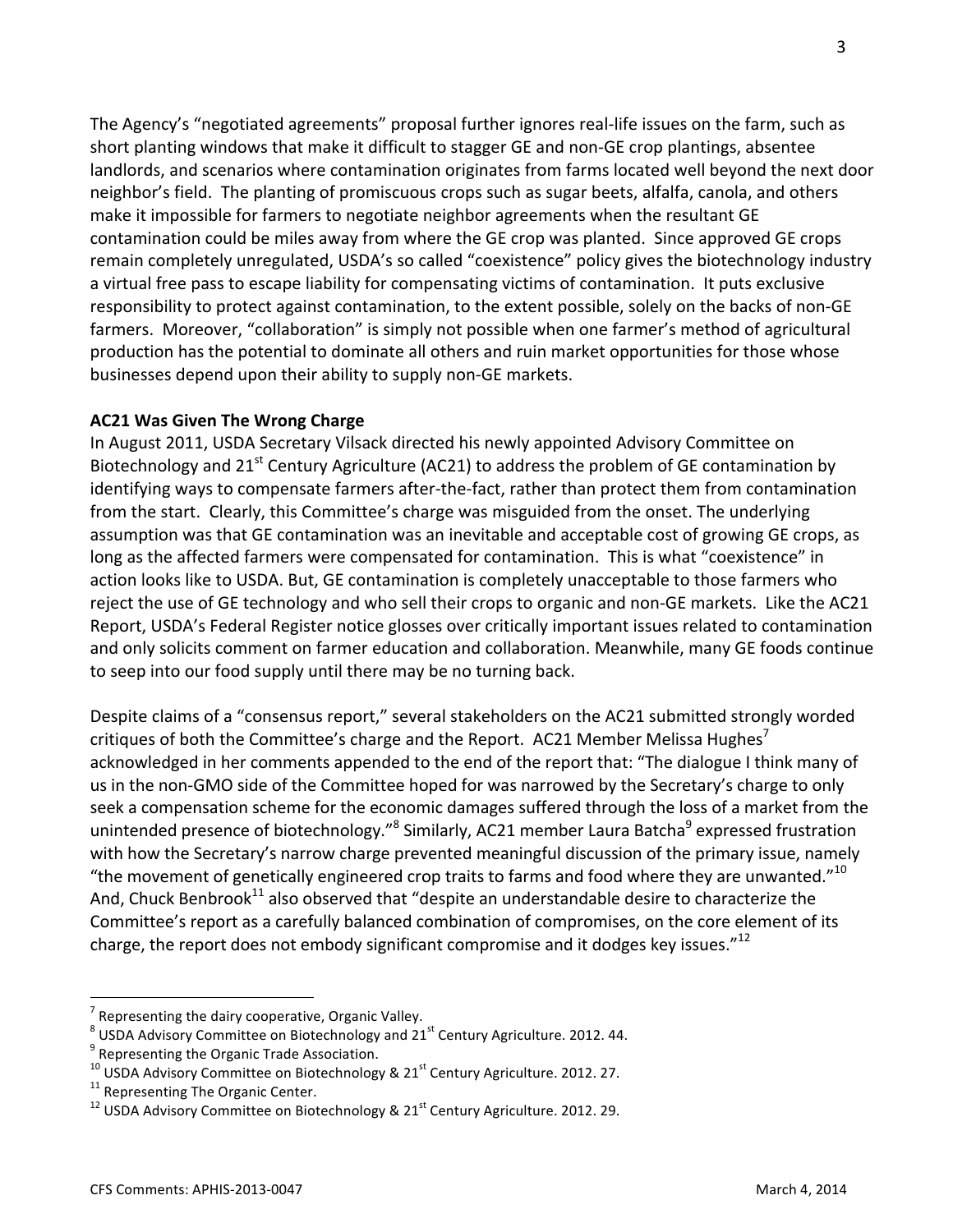Clearly, AC21 deliberations were intended to steer discussions towards reaching a pre-determined conclusion–one that embraces GE technologies at the expense of all others. USDA's current request for public input on "fostering communication and collaboration" is more of the same. The Agency has asked the public to accept GE contamination as an inevitable cost of growing GE crops and to overlook the fact that the unregulated and unmonitored technology use threatens the livelihoods of organic, IP, and non-GE farmers. To move forward without question on a flawed underlying principle is to accept GE agriculture as the dominant form of agriculture and risk losing tried and true forms of agriculture that have fed the world for centuries.

**Questions 1, 2 & 3 Response: USDA Fails To Address The Root Of The Problem—GE Contamination** 

USDA's Federal Register notice asks the public to comment on how to "better foster communication and collaboration among stakeholders." Yet, there can be no collaboration when one agricultural technology has the propensity to trump all of the rest. Existing unregulated and unmonitored use of GE technology precludes access to non-GE markets and limits the success of organic, IP, and non-GE farmers once contamination occurs or is suspected. Under this current scenario, transgenic polluters escape liability for contamination and restitution costs, and they are allowed to continue to pollute without restrictions. It is a win-win situation for GE growers and a lose-lose situation for everyone else. As one organic grower lamented in a recent organic farmer survey: "We cannot...grow organic canola as we are surrounded by hundreds of acres of GM [GE] canola – pollinated by insects – no buffer is big enough to contain cross-pollination."<sup>13</sup> What is equally troubling is that this situation has forced increasing numbers of farmers to suffer in silence for fear of losing their organic certification, markets, or being forced to sell their organic crops to the conventional market, forgoing their organic price premium.

GE contamination is a cognizable injury that can be traced back to the source of contamination  $-$  the GE patent holder. Therefore, it is the duty of the government to require the GE patent holder to prevent contamination. When those efforts fail, it is the further duty of the government to require the restitution of organic crops, seeds, and soil, and the full range of other social and livelihood damages are paid by the GE patent holder and technology user.

## **Costs Of GE Contamination**

Like other types of pollution, transgenic contamination cannot be recalled.<sup>14</sup> GE plants continue to reproduce in farm fields where GE seeds are sown or blown and where plants are pollinated, miles away from their original planting field. Their traits can be passed on to subsequent generations of crops. They reproduce in nature where GE varieties can forever alter wild relatives, native plants, and ecosystems. One British study revealed that GE canola (rapeseed oil) can contaminate non-GE canola plants more than 16 miles away.<sup>15</sup> Another study found that pollen from GE bentgrass traveled at least

<sup>&</sup>lt;sup>13</sup> Food and Water Watch. 2014. p. 6<br><sup>14</sup> Marvier, M. & R.C. Van Acker. 2005. Can crop transgenes be kept on a leash? *Frontiers in Ecology and the Environment*,

<sup>3(2): 99-106.&</sup>lt;br><sup>15</sup> Squire, G., G. Begg, & M. Askew. 2003. The potential for oilseed rape feral (volunteer) weeds to cause impurities in later oilseed rape crops. *Final Report of the DEFRA Project: Consequences for Agriculture of the Introduction of Genetically Modified Crops, RG0114*. Available at:

http://www.scri.ac.uk/scri/file/EPI/Agroecology/Volunteer impurities in oilseed rape rg0114.pdf.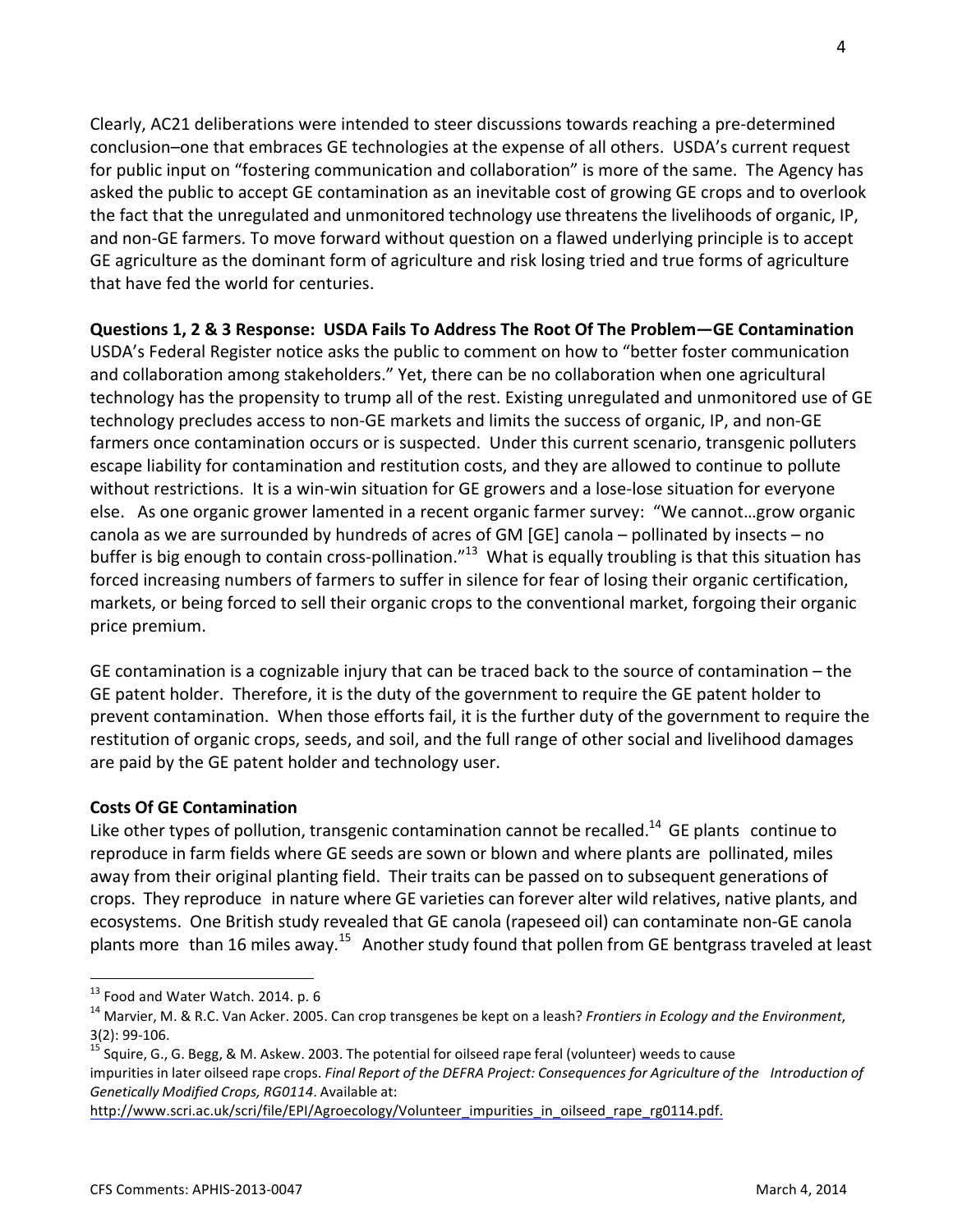13 miles from the field where it was planted, posing a serious threat to native grasses.<sup>16</sup> As these and other studies suggest, GE contamination prevention may not be possible when certain crops are grown, such as sugar beets, alfalfa, canola, and corn, due to their promiscuity in the environment. Deregulating such crops without restrictions, as per USDA's existing policy, directly compromises the ability of farmers to grow non-GE varieties of those crops.

This is troubling news for organic and other non-GE farmers. Without USDA-imposed restrictions and limitations on GE technology, organic and conventional growers remain largely unprotected from contamination by GE crops that have been deregulated and commercially grown. This lack of protection ensues even despite the good faith efforts, time, and money organic and other non-GE farmers expend to prevent contamination, which include creating buffer strips, wind breaks, hedgerows, temporal and spatial isolation of their crops, identity preservation programs, and expensive tests to identify and eliminate sources of GE contamination. A recent survey of organic grain producers estimated that the median cost for contamination prevention measures was in the range of \$6,532 to \$8,500 annually.<sup>17</sup> Non-GE conventional and especially organic growers already bear a substantial financial burden to protect their crops from transgenic contamination, with questionable results.<sup>18</sup>

Many markets around the world today demand food grown without the use of GE technology. GE contaminated seed and crops cannot be sold in countries that do not permit their use, regardless of how they are grown. Even if farmers strictly adhere to crop management protocols such as those required in the organic standards, GE contaminated crops still cannot be sold in countries that prohibit GE food. Thus, despite USDA's responsibility to enhance U.S. agriculture markets at home and abroad,  $^{19}$  its policy and practice of permitting the unrestricted growing of GE crops, once they are deregulated threatens to increasingly cut off valuable export markets.

It is also important to emphasize that transgenic contamination does not solely result in economic or market harm that, to some degree, may be remedied by monetary compensation. For many organic growers, their production systems are forged over time and linked by personal bonds of trust throughout the supply chain, from growers to brokers to food companies and retailers. This is something infinitely valuable and challenging to quantify. Once the trust is broken between business associates, it is difficult if not impossible to restore. Other social harms that can accrue to non-GE farmers include loss of chosen livelihood, reputation, and community standing. Contamination can severely curtail or eliminate the rights of farmers to sow the crop of their choice and to practice their preferred method of farming. It may also limit their ability to collect and preserve non-GE, identity preserved, and organic seeds. Contamination can cause inestimable environmental harm as well, as transgenes pollute native ecosystems and curtail biodiversity in the vicinity of farms, all of which are irreparable. These losses are personally devastating to farmers and largely unquantifiable. For organic

<sup>&</sup>lt;sup>16</sup> Watrud, L.S., E.H. Lee, A. Fairbrother, C. Burdick, J.R. Reichman, M. Bollman, M. Storm, G. King, & P.K. Van de Water. 2004. Evidence for landscape-level, pollen-mediated gene flow from genetically modified creeping bentgrass with

CP4 EPSPS as a marker. Proceedings of the National Academy of Scientists of the USA, 101(40): 14533-14538.<br><sup>17</sup> Median costs associated with buffer strips, delayed planting, testing, and other measures; Food and Water Wat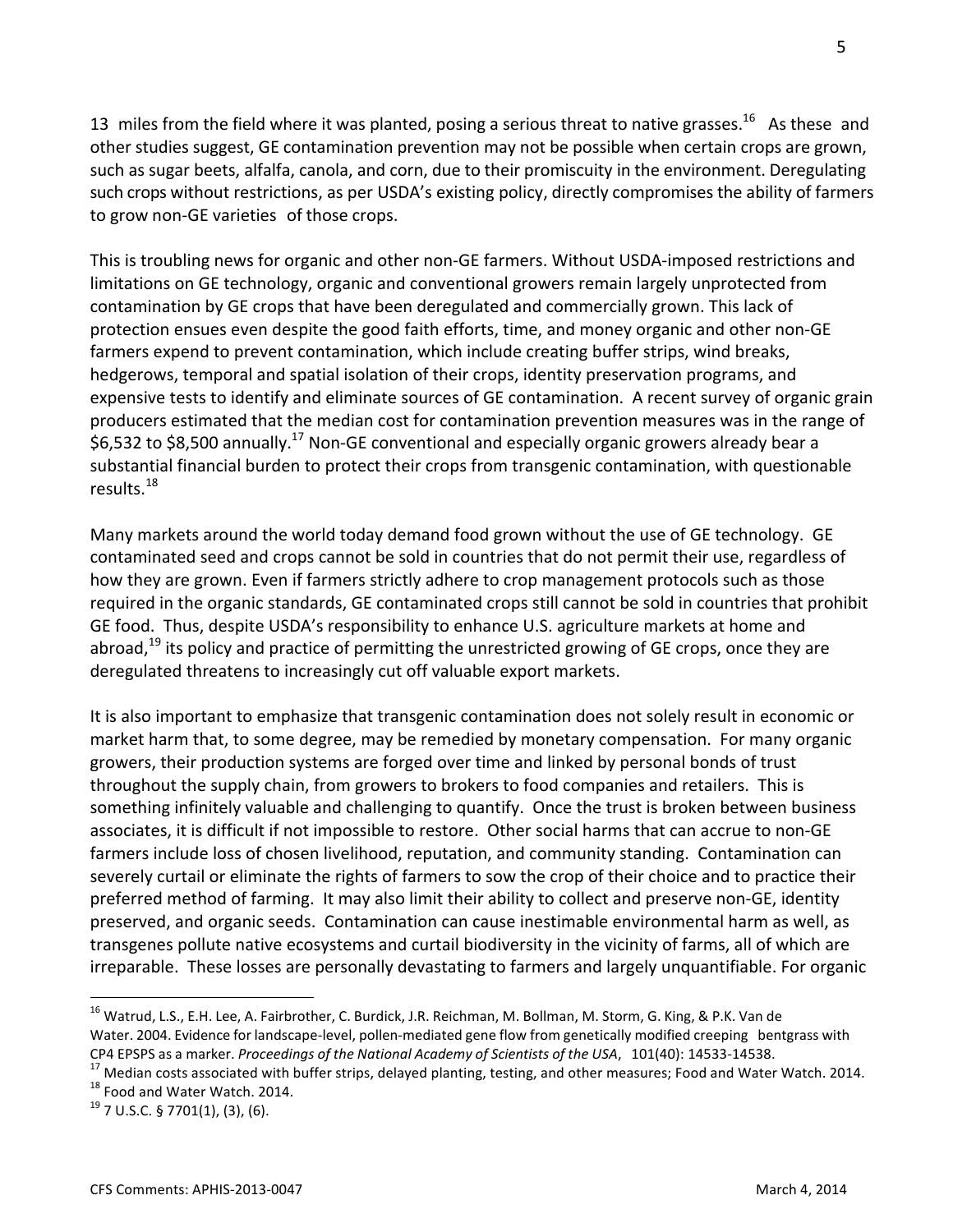farmers, GE contamination could result in reduced consumer confidence in the integrity of that organic crop, organic food in general, and in the USDA organic seal.

#### *Contamination Episodes Abound*

Approximately 400 transgenic contamination episodes have been documented over the past decade, many of which have triggered the rejection of shipments by grain elevators, food companies, and other countries, according to a worldwide registry of reported contamination events.<sup>20</sup> Crops that have been found to be GE-contaminated in the US include corn, rice, cotton, canola, tomato, soy, papaya, wheat, and grass. In 2005, USDA's Office of Inspector General reported that poor government monitoring and oversight of experimental GE field trials resulted in the failure of GE crops to be destroyed in a timely manner, creating the potential for animals, birds, and even people to carry unapproved seeds and food crops away from the trial fields.<sup>21</sup> A 2008 Government Accountability Office report acknowledged that multiple, unauthorized releases of GE crops into food, animal feed, and the environment have occurred Its authors further warned that "it is likely that such incidents will occur again.<sup>22</sup> Even so, USDA still refuses to: 1. monitor the impacts of GE contamination, 2. deny petitions to deregulate promiscuous crops, and 3. take meaningful steps to prevent contamination, which has resulted in hundreds of millions of dollars worth of damage to non-GE market exports from the US, as described in the examples below.

#### *StarLink Corn Contamination Episode*

One of the most poignant examples of GE contamination is the StarLink corn case. First commercialized in the US in 1998, StarLink corn was not initially approved for human consumption, due to concerns about its potential allergenicity. Instead, it was intended to be limited for use only in animal feed and for industrial purposes with planting, seed storage, post-harvest, and handling segregation restrictions required by the US Environmental Protection Agency.<sup>23</sup> Nonetheless, StarLink corn cross-pollinated with other types of corn, causing millions of people to eat unapproved GE food in the form of popcorn, sweet corn, and white corn. Subsequently, many US and foreign food manufacturers stopped using US corn in their products and US corn prices dramatically declined. The extent of the StarLink contamination was so vast that by 2000, half of Iowa's cornfields showed at least a trace of contamination, despite the fact that StarLink had been planted on only 1% of the state's fields.<sup>24</sup> Contamination of the nation's food supply caused the recall of tens of millions of supermarket

 $20$  Greenpeace and GeneWatch UK, 2013. "GM Contamination Register."

Available at: http://www.gmcontaminationregister.org/<br><sup>21</sup> USDA Office of Inspector General Southwest Region. 2005. "Audit Report: Animal and Plant Health Inspection Service Controls Over Issuance of Genetically Engineered Organism Release Permits." Audit 50601-8-Te, December. Available at: http://www.usda.gov/oig/webdocs/50601-08-TE.pdf<br><sup>22</sup> GAO. 2008. "Genetically Engineered Crops: Agencies are Proposing Changes to Improve Oversight, but Could

Take Additional Steps to Enhance Coordination and Monitoring." Report to the Committee on Agriculture, Nutrition, and Forestry, US Senate, November. Page 1.

<sup>&</sup>lt;sup>23</sup> Beebe, L. 2004. "In re StarLink Corn: The Link Between Genetically Damaged Crops and an Inadequate Regulatory Framework for Biotechnology." 28 *William & Mary Environmental Law & Policy Review* 511. Available at: http://scholarship.law.wm.edu/wmelpr/vol28/iss2/9.<br><sup>24</sup> CropChoice. 2001. "Organic crop certifiers decry transgenic contamination." May 1. Available at:

http://www.cropchoice.com/leadstrya16a.html?recid=310.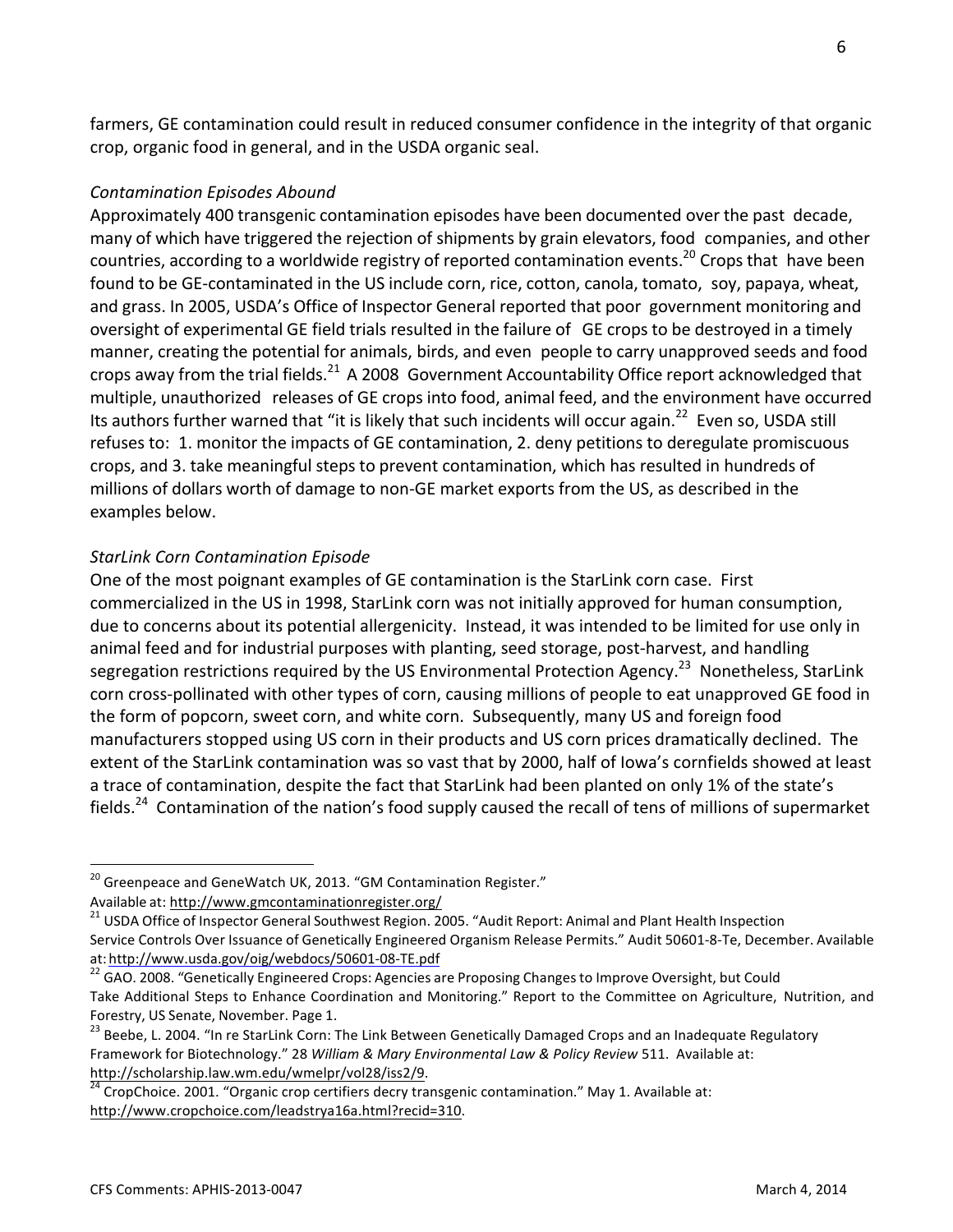items. Due to the loss of foreign markets from the contamination event, in 2003 a group of farmers were awarded a \$110 million settlement.<sup>25</sup>

#### *LibertyLink Rice Contamination Episode*

In 2006, Bayer CropScience's unapproved and experimental GE LibertyLink Rice 601 and 604 contaminated US long grain rice supplies, causing economic damages of over \$1 billion and putting the US rice export market in jeopardy.<sup>26</sup> Contamination affected over 40% of US rice supplies and resulted in multiple federal lawsuits. Following the announcement of contamination, Japan banned all longgrain rice imports from the US. Trade with the EU and other countries ground to a halt. In 2011, Bayer and its global affiliates agreed to pay US rice farmers \$750 million in damages to settle legal actions over the contamination of the nation's rice crop by their GE LibertyLink rice. Eventually, USDA quietly approved the GE rice as a way to sweep the contamination of rice by an unregulated transgene under the rug.<sup>27</sup> In USDA's "Report of LibertyLink Rice Incidents 1" the Agency admits that, "even with proper procedures it may be impossible to prevent contamination in conventional seeds and grains."<sup>28</sup>

#### *Roundup Ready Alfalfa Contamination Episode*

In 2013, a Washington State farmer reported that his non-GE alfalfa hay was rejected for export when it tested positive for contamination from Monsanto's line of GE herbicide-resistant alfalfa.<sup>29</sup> Roundup Ready alfalfa is the first genetically engineered perennial crop, meaning it has the potential to spread GE pollen from the same crop for multiple years. Because it is pollinated by bees, genes from engineered alfalfa can be carried miles from its source, making it likely to contaminate wild and non-GE alfalfa varieties.<sup>30</sup> Alfalfa is the fourth-most widely grown field crop in the US and a key feedstock for dairy cattle.<sup>31</sup> USDA's own analysis concluded that unless restricted, GE alfalfa "would contaminate natural alfalfa, causing the loss of US [export] markets, as well as dramatically increase pesticide use and drive the rise of Roundup-resistant superweeds." $32$  Despite this conclusion and the government's recommendation to limit planting to restricted zones, the agency approved the crop without protections in 2011.<sup>33</sup> Just two years later, contamination of non-GE crops in Washington has

<sup>&</sup>lt;sup>25</sup> Elias, P. 2003. "Biotech Firms Settle Starlink Lawsuit." Associated Press. February 6. Available at: http://www.theintelligencer.com/archives/article\_de221432-0a53-5046-93d9-a0275280372c.html<br><sup>26</sup> GAO. 2008.<br><sup>27</sup> Center for Food Safety. nd. USDA to Rubber-Stamp Contamination of Food with Illegal, Genetically Engineered Ri

Banned in Japan and Europe. Available at: http://www.centerforfoodsafety.org/issues/680/ge-animals/pressreleases/886/usda-to-rubber-stamp-contamination-of-food-with-illegal-genetically-engineered-rice-banned-in-japan-andeurope.<br> $\frac{28}{28}$  USDA. 2007. "Report of Liberty Link Rice Incidents 1." Available at:

www.aphis.usda.gov/newsroom/content/2007/10/content/printable/RiceReport10-2007.pdf<br><sup>29</sup> Gillam, C. 2013. "Exclusive: Washington state testing alfalfa for GMO contamination." *Reuters*. September 11. Available at: http://www.reuters.com/article/2013/09/11/us-usa-alfalfa-gmo-idUSBRE98A16H20130911.; Beans, L. 2013. "GE Contamination Found in Washington Alfalfa." *EconNews*. September 12, Available at: http://ecowatch.com/2013/09/12/ge-

contamination-found-in-alfalfa/.<br><sup>30</sup> Beans, L. 2013.<br><sup>31</sup> Gillam, C. 2013. "Exclusive: Washington state testing alfalfa for GMO contamination."<br><sup>32</sup> Larsen, L. 2013. "GE Alfalfa Contamination Reported in Washington State.

<sup>&</sup>lt;sup>33</sup> Biron, C.L. 2013. "U.S. Report of GE Alfalfa Contamination Was 'Inevitable'." Inter Press Service. September 13. Available at: http://www.ipsnews.net/2013/09/u-s-report-of-ge-alfalfa-contamination-was-inevitable/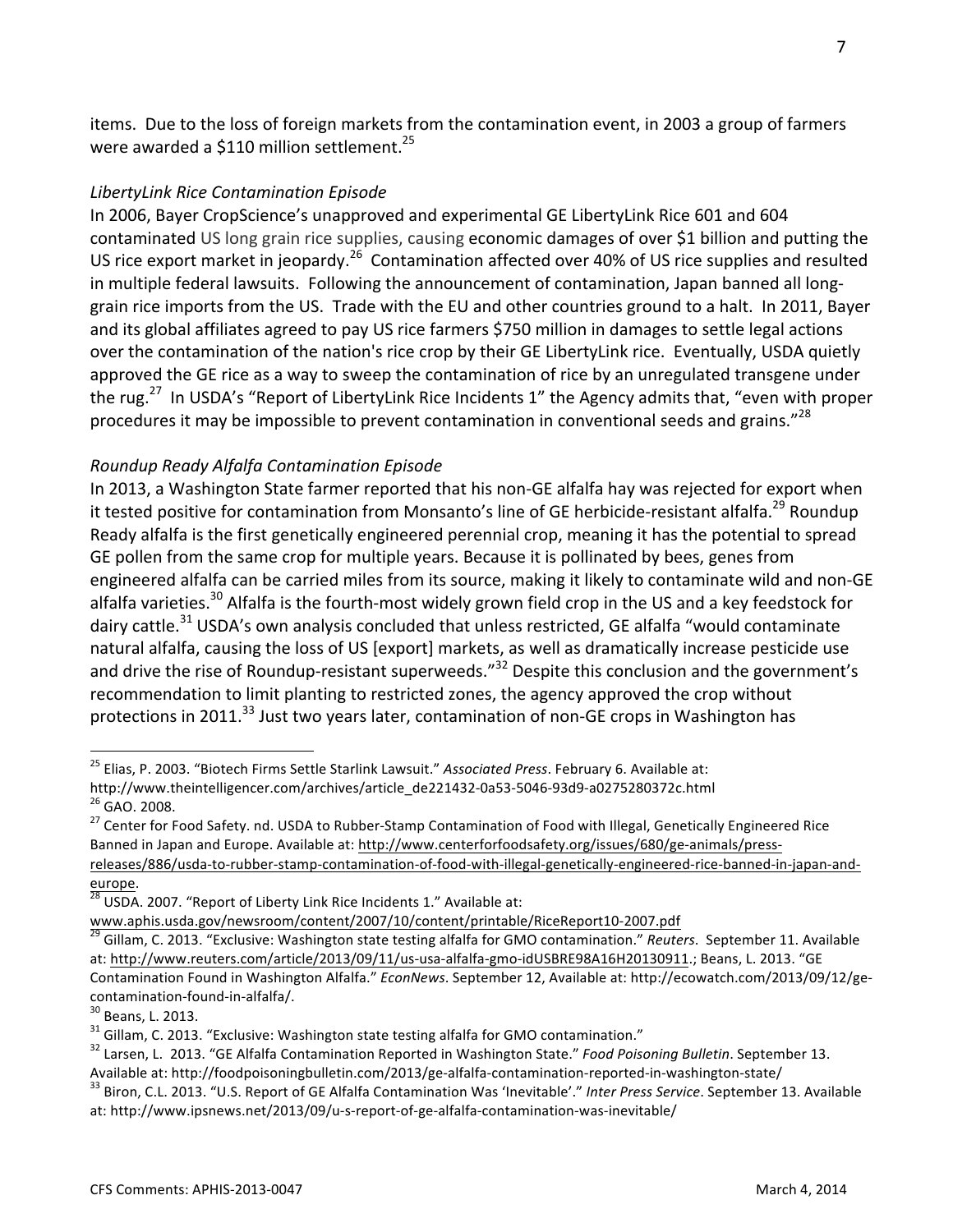highlighted the threats GE contamination of alfalfa crops poses for US export markets, valued at nearly \$1.3 billion.<sup>34</sup> Due to the recent nature of the event, the extent of contamination of Washington farms and its effects on non-GE markets remains unknown. However, USDA's 2010 impact assessment acknowledged that the presence of glyphosate-tolerant alfalfa could result in substantial costs and burdens for non-GE producers exporting to major markets.<sup>35</sup>

US alfalfa is primarily shipped to countries like Japan, Korea, China, and Saudi Arabia all of which prohibit and/or require labeling of GE foods.<sup>36</sup> Washington State is one of the largest producers of alfalfa for export, and major export companies in the region, such as ACX Pacific, will not accept any GE crops because of opposition from foreign buyers.<sup>37</sup> In a surprising response, the USDA inappropriately announced that the contaminated alfalfa was a "commercial issue" that should be addressed by the marketplace and not the government.<sup>38</sup>

# *Roundup Ready Wheat Contamination Episode*

Between 1998 and 2005, Monsanto tested its strain of herbicide-tolerant wheat in fields across 16 states. Following massive opposition, Monsanto withdrew its application for approval and the wheat was never commercialized. Eight years later, in 2013, US authorities confirmed contamination from Monsanto's GE wheat in Oregon.<sup>39</sup> An eastern Oregon farmer had sprayed glyphosate in preparation for planting and to his surprise he found clumps of wheat leftover from the previous year's crop. Tests conducted by Oregon State University scientists confirmed that the grain was glyphosate-resistant, GE wheat, which had not been approved by USDA.<sup>40</sup> This caused wheat export futures to sink, severely impacting trade and other US wheat farmers. $^{41}$  Oregon exports 90 percent of its wheat crop, and while it has not been shown that GE wheat entered commerce, extensive testing has been required.<sup>42</sup> Wheat growers were impacted immediately by temporary holds on exports, $43$  and major markets such as Japan, Korea, and Taiwan postponed imports of US white wheat until tests could conclude GE export

http://www.aphis.usda.gov/biotechnology/downloads/alfalfa/gt\_alfalfa%20\_feis.pdf

<sup>&</sup>lt;sup>34</sup> Beans, L. September 12, 2013. "GE Contamination Found in Washington Alfalfa." *EconNews*.

http://ecowatch.com/2013/09/12/ge-contamination-found-in-alfalfa/<br><sup>35</sup> United States Department of Agriculture. December 2010. "Glyphosate-Tolerant Alfalfa Events J101 and J163: Request for Nonregulated Status." *Final Environmental Impact Statement*. R-10. 

<sup>&</sup>lt;sup>36</sup> Beans, L. 2013.<br><sup>37</sup> Gillam, C. 2013. "Exclusive: Washington state testing alfalfa for GMO contamination."<br><sup>38</sup> Gillam, C. 2013. "USDA will not take action in case of GMO alfalfa contamination." *Reuters*. September 1 http://www.reuters.com/article/2013/09/17/usa-alfalfa-gmo-idUSL2N0HD1SQ20130917.<br><sup>39</sup> Cotter, J. & E. Darier. 2013. "GE Wheat Controversy: Further Proof GE Crops are Uncontrollable." *EcoNews*. May 31.

Available at: http://ecowatch.com/2013/05/31/ge-wheat-controversy-proof-ge-crops-uncontrollable/.<br><sup>40</sup> Charles, D. 2013. "In Oregon, The GMO Wheat Mystery Deepens." *NPR*. July 17. Available at:

http://www.npr.org/blogs/thesalt/2013/07/17/202684064/in-oregon-the-gmo-wheat-mystery-deepens.<br><sup>41</sup> Baum, J. 2013. "USDA GE Wheat Investigation Continues." *Farm Futures*. June 17. Available at:

http://farmfutures.com/story-usda-ge-wheat-investigation-continues-0-99346.<br><sup>42</sup> USDA. 2013. "Questions and Answers: USDA Investigating Detection of Positive Genetically Engineered (GE) Glyphosate-Resistant Wheat in Oregon." Animal and Plant Health Inspection Service (APHIS) Biotechnology Regulatory Services

*Factsheet.* May. Available at: http://www.agri-pulse.com/uploaded/Q-A-USDA-Wheat.pdf.<br><sup>43</sup> Rural Advancement Foundation International USA. 2013. "More than 150 Businesses, Groups Call for Improved Oversight of GE Field Trials, Meet with USDA Sec. Vilsack." RAFI USA Blog. August 21. Available at: http://rafiusa.org/blog/groups-callfor-oversight-of-ge-field-trials/.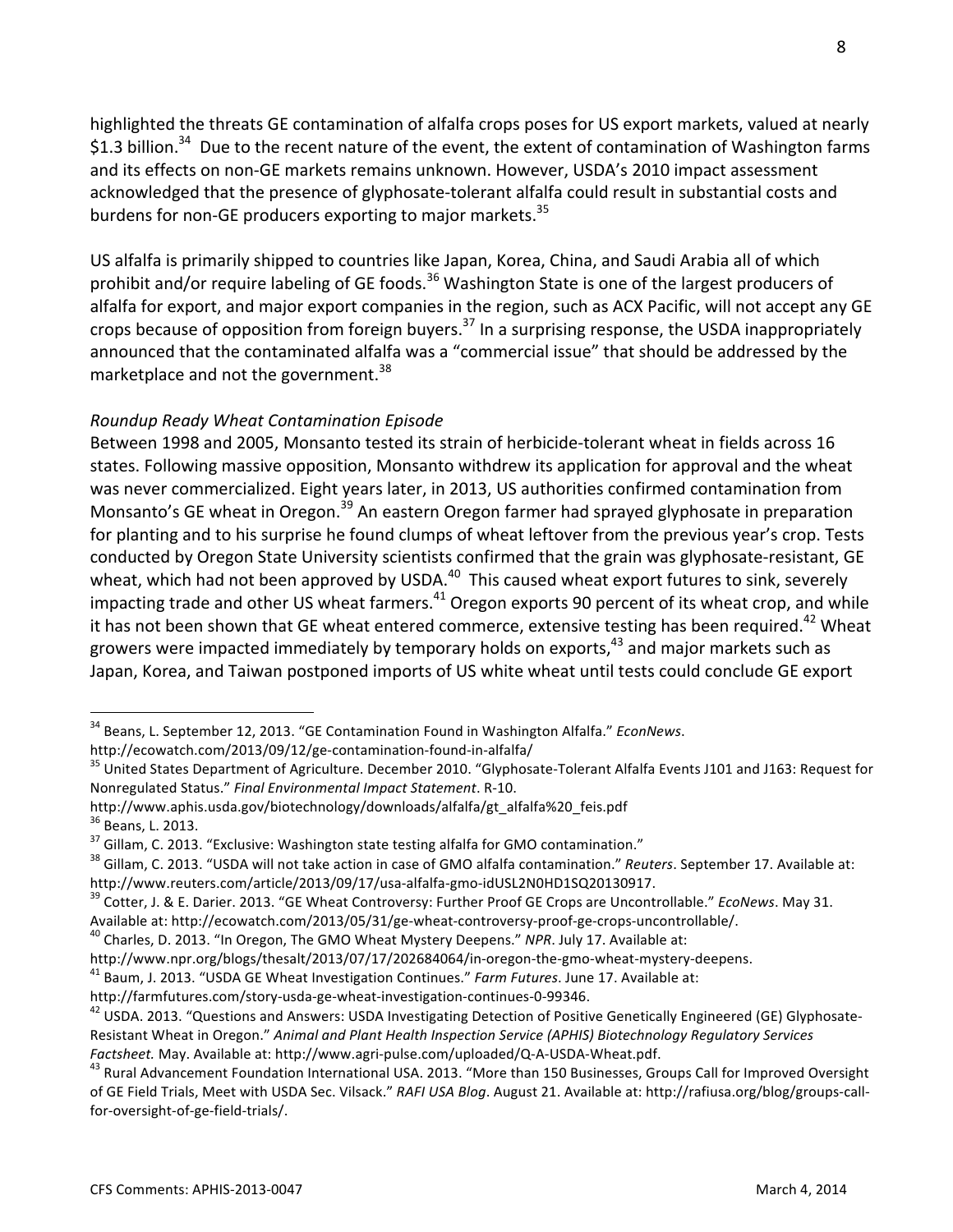crops had not been contaminated.<sup>44</sup> Customers demanded guarantees that products were free of GE materials, and farmers footed the bill for testing in order to relieve this concern and repair their credibility.<sup>45</sup>

## *Roundup Ready Canola Contamination Episode (Australia)*

In Australia, Monsanto's Roundup Ready canola has been fully approved for commercial cultivation in the state of Western Australia since January 2010. That state had allowed limited field trials only two years earlier. Before then, it had imposed a strict moratorium on GE canola.<sup>46</sup> In 2010, an organic farmer lost his organic certification on 70 percent of his land after GE canola seeds blew on his farm from his neighbor's field.<sup>47</sup> Australian Certified Organic has a zero tolerance policy for the presence of GE materials, stating: "Residues or cross-contamination of GMOs into certified crops or produce is prohibited. Such residues shall deem crops or produce uncertifiable."<sup>48</sup> The contaminated farmer estimates his financial losses from GE contamination at about US \$76,000. He has sued his neighbor for liability and the judge is expected to announce the decision in April.<sup>49</sup>

Monsanto's glyphosate-resistant canola was approved at the national level for commercial cultivation in 2002, with the understanding that "industry initiatives have also been developed to facilitate segregation of GM [GE] from non-GM [GE] canola."<sup>50</sup> However, the license and stewardship agreement for GE canola requires maintaining only a 5-meter separation between GE and non-GE canola (a 400 meter buffer is required if the non-GE canola is to be saved for seed).<sup>51</sup> While the GE canola farmer did not challenge the claim that his GE seed blew onto his neighbor's organic farm, he stated that he took all measures required of him for cultivating GE technology.<sup>52</sup>

#### **Pesticide Drift And Herbicide Resistant Weeds Enhance The GE Contamination Problem**

GE agriculture creates injuries to organic and conventional growers that extend well beyond transgenic contamination. Increasing and widespread planting of GE glyphosate-resistant crops has resulted in a massive rise in mid-season use of glyphosate and serious damage from pesticide drift to neighboring

 $52$  Coopes, A. 2014.

<sup>&</sup>lt;sup>44</sup> USDA. 2013. "Statement on the Detection of Genetically Engineered Wheat in Oregon." *USDA Press Release No. 0127.13.* June 14. Available at:

http://www.usda.gov/wps/portal/usda/usdahome?contentidonly=true&contentid=2013/06/0127.xml.

<sup>&</sup>lt;sup>45</sup> Rural Advancement Foundation International USA. 2013.<br><sup>46</sup> Office of the Gene Technology Regulator. 2010. "Fact Sheet – GMOs approved for commercial release in Australia: GM Canola." Australian Department of Health. April. Available at:

http://ogtr.gov.au/internet/ogtr/publishing.nsf/Content/factcanolaApr10-htm.<br><sup>47</sup> Coopes, A. 2014.<br><sup>48</sup> Australian Certified Organic is an Australian organic certification organization; see: Australian Certified Organic. 2 "Australian Certified Organic Standard 2013." 37.

<sup>&</sup>lt;sup>49</sup> Australian Associated Press. 2014. "World-first GM case: Judge to take time on organic farm verdict." February 28. http://www.perthnow.com.au/news/western-australia/worldfirst-gm-case-judge-to-take-time-on-organic-farmverdict/story-fnhocxo3-1226841218160.; Russia Today. 2014. "'World's first' farmer trial over GM crop contamination

begins in Australia." Russia Today. February 10. Available at: http://rt.com/news/gm-crop-contamination-australia-371/.<br><sup>50</sup> Office of the Gene Technology Regulator. 2003. "Joint Regulatory Decision On Monsanto GM Canola."

December 19. Available at: http://ogtr.gov.au/internet/ogtr/publishing.nsf/Content/2003-1/\$FILE/monsantocanola.pdf.<br><sup>51</sup> Western Australia Department of Agriculture and Food. 2012. "GM Canola: A Weed Management Option." Av

http://www.pgaofwa.org.au/system/press\_release/file/0000/0314/DAFWA\_Factsheet\_GM\_Canola.pdf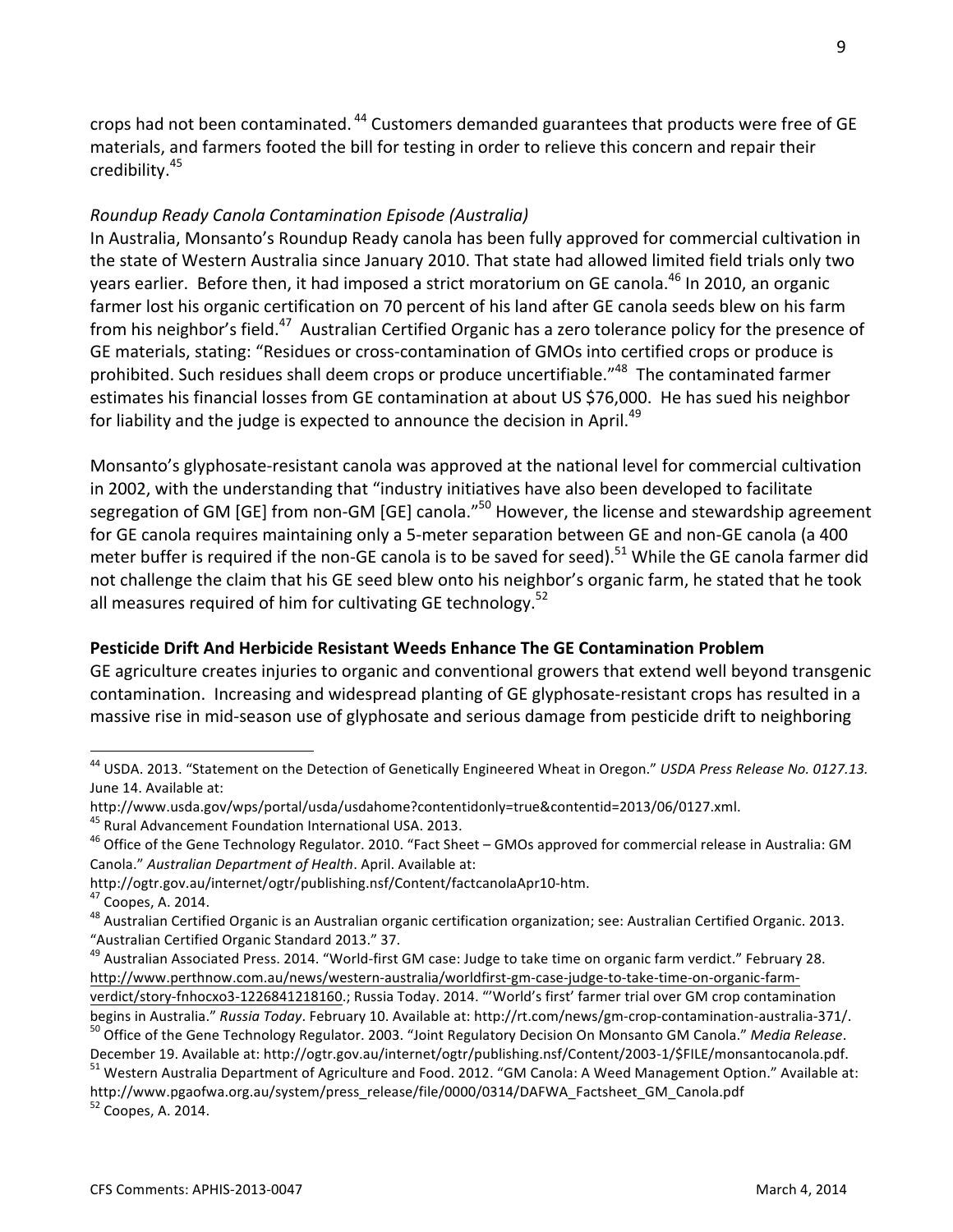growers. A 2012 assessment of USDA's pesticide use data found that an additional 404 million pounds of pesticides were sprayed on crops across the US as a result of the adoption of GE crops during the first 16 years of their use.<sup>53</sup> USDA's pending approval of Dow's 2,4-D-resistant corn raises additional farmer concerns about crop losses due to pesticide drift. 2,4-D tends to volatilize in the sun and drift onto neighboring fields, damaging crops, impacting livelihoods of non-GE farmers, and exposing communities to toxic pesticides. Some scientists estimate that the approval and widespread planting of the pending 2,4-D-resistant corn variety, alone, could trigger as much as a 30-fold increase in 2,4-D use on corn by the end of the decade.<sup>54</sup> Organic crops would be compromised by this approval because even a slight amount of drift can weaken and cripple organic plants, reducing their resiliency to such an extent that an entire crop would be wiped out. Some organic farmers are even considering moving away from areas where these crops would be grown because of the risk to their livelihood and health. (See link to video in footnote).<sup>55</sup> This is a far cry from the original promise and stated purpose of the biotechnology industry – to notably reduce pesticide use and to create a more environmentally friendly agricultural environment. In reality, the exact opposite is true.

The unregulated cultivation of GE crops, most of which are intended to be glyphosate-resistant, has also triggered an epidemic of glyphosate-resistant weeds. A three-year survey of glyphosate-resistant weeds in 31 states shows that 49% of farmers surveyed had glyphosate-resistant weeds on their farm in 2012, up from 34% in 2011.<sup>56</sup> Glyphosate-resistant weeds are rapidly expanding across the Midwest and Great Plains states where most corn and soybeans are grown, now infesting over 61 million acres of cropland.<sup>57</sup> More than ever before, farmers are reporting two or more resistant species on their farms.<sup>58</sup> These glyphosate-resistant weeds are stimulating an increase in the use of other and even more toxic herbicides in two ways. First, farmers are spraying highly toxic herbicide "cocktails" in an attempt to control extensive weed problems that are no longer responsive to glyphosate. Second, biotechnology companies have attempted to mitigate this problem by producing stacked varieties of GE seed that combine previously deregulated herbicide-resistant plant varieties with newly formulated varieties, all of which are designed to withstand multiple sprays of even more toxic chemicals such as 2.4-D and dicamba.

This is an extremely ineffective and inappropriate solution, especially since scientists early-on anticipated weed resistance problems associated with GE herbicide-tolerant crops that could have been avoided. But, in their rush to conquer worldwide seed markets, GE technology developers and regulators ignored weed resistance warnings. Now, the problem has become a reality as farmers face

<sup>53</sup> Benbrook, C. 2012." Impacts of genetically engineered crops on pesticide use in the U.S. - the first sixteen years."

Environmental Sciences Europe, 24:24. Available at: http://www.enveurope.com/content/pdf/2190-4715-24-24.pdf.<br><sup>54</sup> Benbrook, C. 2012. "2,4-D Use on Corn: Historical Trends and Likely Upper End Reliance in 2019 With and Wit Herbicide-Tolerant (HT) 2,4-D Corn." from presentation entitled: The Good, the Bad, and the Ugly: Impacts of GE Crops in the United States, presented at the conference Pesticides: Domestic and International Perspectives from Science, Law, and Governance, National Academy of Sciences Beckman Center, Irvine, California. April 12.

<sup>&</sup>lt;sup>55</sup> Podell, T. & D. Podell. 2014. Presentation at Midwest Organic & Sustainable Education Services Organic Farming *Conference*. February 28. Available at: https://www.youtube.com/watch?v=JKh4KLbwSqM&feature=share.<br><sup>56</sup> Stratus Ag Research. 2013. "Glyphosate Resistant Weeds – Intensifying." January 25. Available at:

http://www.stratusresearch.com/blog/glyphosate-resistant-weeds-intensifying/.<br><sup>57</sup> Stratus Ag Research. 2013. 58 Stratus Ag Research. 2013.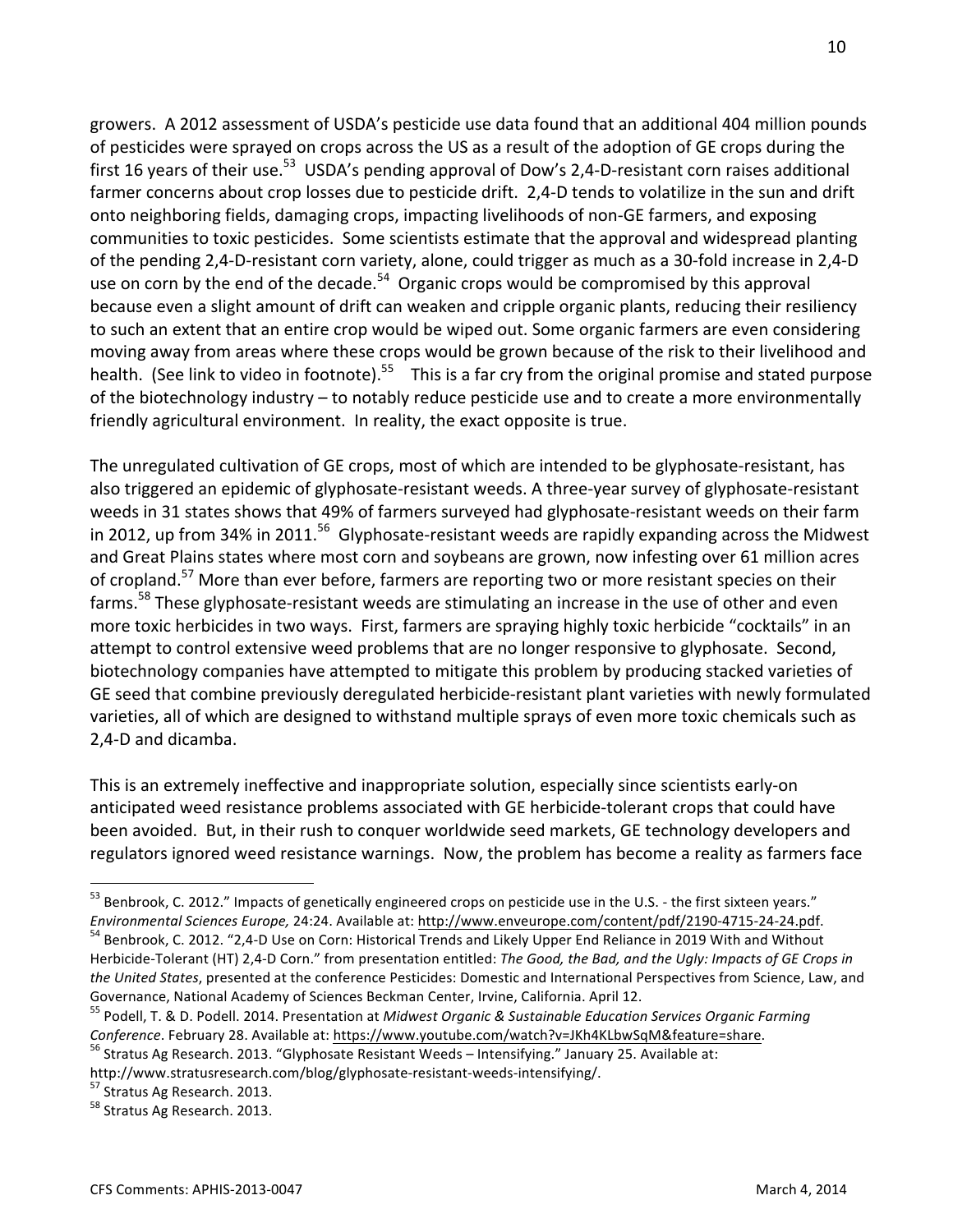an elevation in herbicide-resistant weeds in many regions. The current trend of sharply increasing herbicide use, due to an epidemic in emergence of glyphosate-resistant weeds, will continue its upward spiral in concert with the introduction of new GE crops designed to be resistant to an everincreasing list of more toxic and persistent herbicides. In less than a decade, GE crops have created intractable weed resistance problems that require conventional agricultural systems to use more and more pesticides, most of which are toxic to human and environmental health. The costs of herbicideresistant weeds could be avoided or greatly lessened, however, with the use of sustainable integrated weed management techniques that emphasize non-herbicidal tactics, such as those used by organic farmers, making the continued viability of organic all the more important.

## **Conclusion: Coexistence Is Not GE Contamination Prevention**

USDA's "coexistence through education and collaboration" policy makes no sense in the real world. It neglects to address the contamination risks that organic and other non-GE farmers face when GE crops are approved in the absence of any ongoing regulation. Center for Food Safety strongly opposes this policy, which allows GE crops and seed to seep into our food supply, without our knowledge or consent, under the guise of "coexistence," and despite widespread public opposition to this practice.<sup>59</sup>

Developing mandatory, nationwide GE contamination prevention measures is critical not only to stopping GE gene flow and protecting markets and livelihoods, but also to preserving the future success of all types of US agriculture (see Appendix). Failing this, our nation risks the demise of crop biodiversity and food security by increasing the concentration of our nation's food resources in the hands of a few biotechnology seed and agrichemical companies. Since private corporations are neither accountable to the public nor mandated to operate in the public's best interest, as their control over our nation's food supply rises, farm system diversity and agricultural opportunities decline. This certainly is not our hope for the future of agriculture or for future generations.

Center for Food Safety strongly opposes any policy or government regulation that places an additional financial burden on organic, IP, and conventional growers who are the victims of GE contamination through no fault of their own. Currently, the entire burden for preventing and responding to GE contamination rests with those who neither use nor benefit from GE technologies. If contamination is suspected, farmers must undertake costly tests to identify the presence of a GE trait, to assess the extent and source of contamination, and to try and eliminate it. Once contamination occurs, no compensation mechanism exists for farmers to receive payments from liable parties for testing costs, to recover damages, to eliminate the source of contamination or to clean GE contamination from their fields and seeds.

Liability for damage compensation must rest with GE patent holders and not with the farmers who choose to avoid using GE technology and products. Patent holders must be held liable to pay for the full range of agronomic, economic, environmental, and social losses, including restitution costs that

<sup>&</sup>lt;sup>59</sup> The Mellman Group. 2012. "Support for Mandatory Labeling of Genetically Engineered Foods is Nearly Unanimous. Survey Results." Available at: http://justlabelit.org/wp-content/uploads/2012/01/Mellman-Survey-Results.pdf.; Consumer Reports National Research Center. 2008. "Food-Labeling Poll 2008." Available at: http://www.greenerchoices.org/pdf/foodpoll2008.pdf.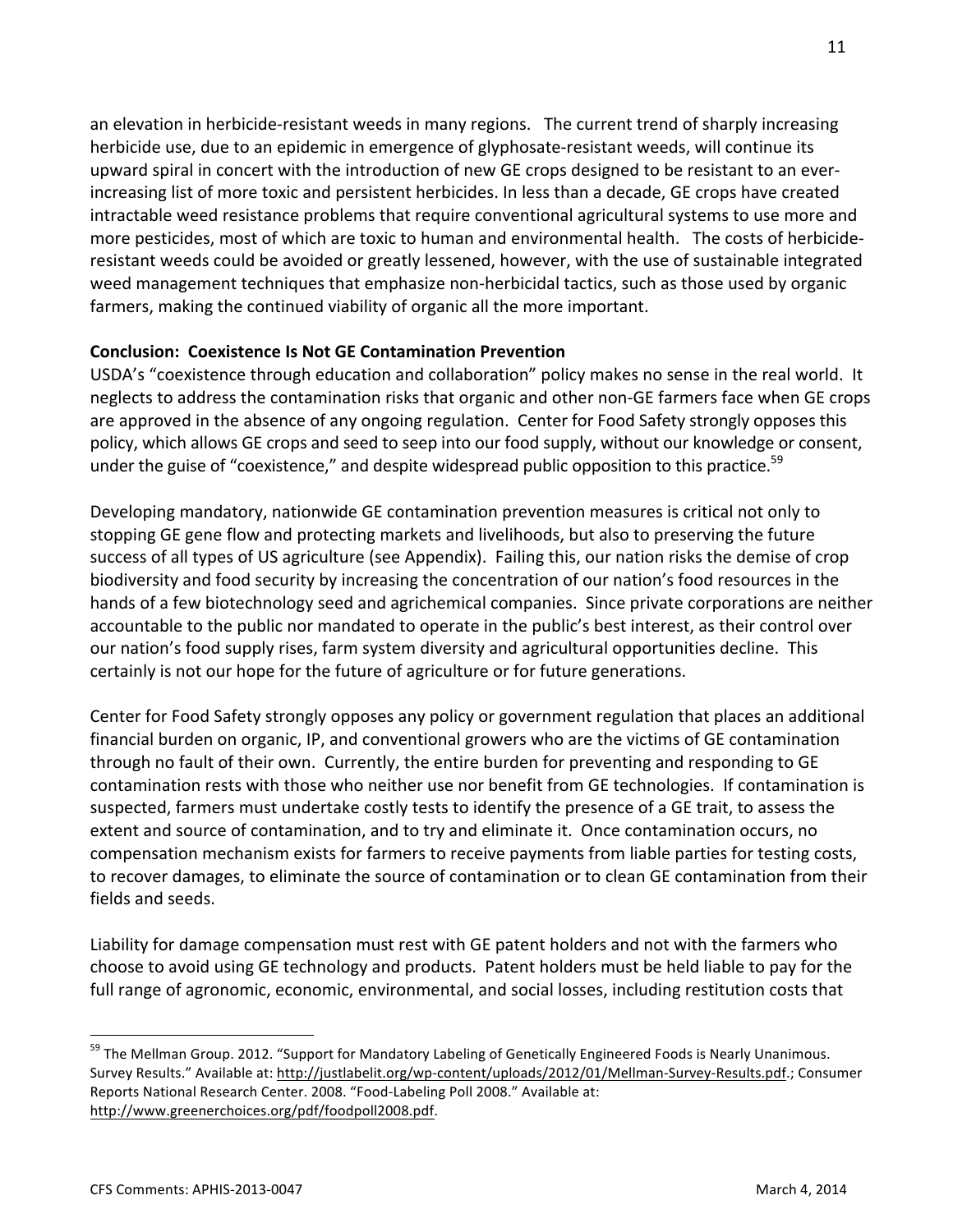result from contamination. The AC21 final report fails to address these issues of critical concern to farmers and so does the Federal Register notice that solicited these public comments.

*We call upon USDA to immediately establish a moratorium on the deregulation of any new GE crops, unless and until an adequate body of scientific evidence is available and well-established to demonstrate that GE contamination can be prevented. This will help ensure that those who choose not to use GE technology can freely do so without the threat of contamination or suffering market and livelihood losses. For crops already in unrestricted commercial production, we call upon USDA to immediately determine and mandate best management practices to mitigate GE contamination and to establish liability mechanisms, assigned to the patent holder, to address associated harms to organic and other non-GE growers. This will assure farmers that USDA is true to its mission of supporting fair farming for all and organic consumers that the government is receptive to their desire to eat food free from GE contaminants.*

Thank you for consideration of our comments.

Respectfully submitted,

Lisa J. Bunin, Ph.D. Organic Policy Director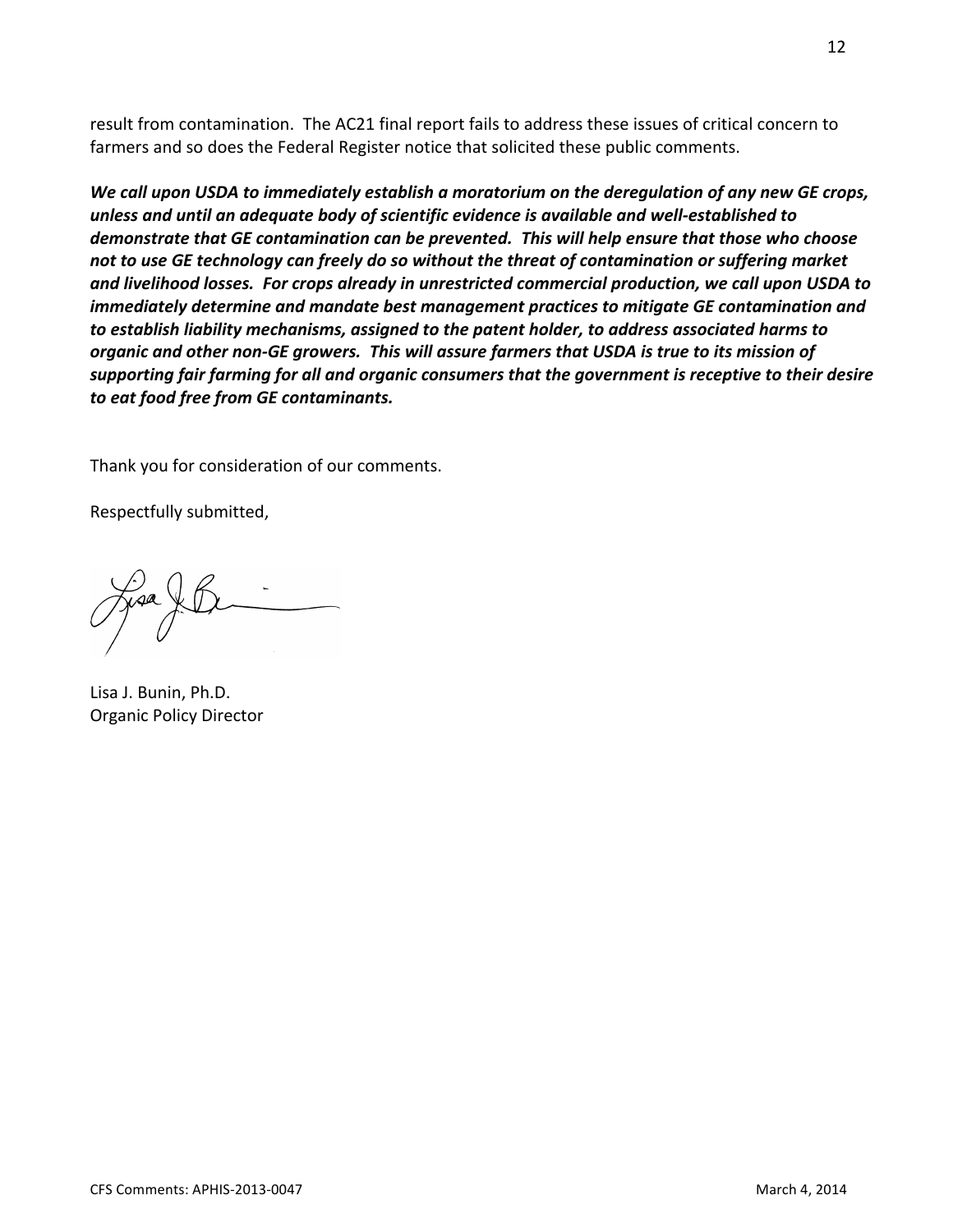# **Appendix**

# **Center for Food Safety's Recommendations for GE Contamination Prevention**

CFS calls on USDA to implement the agency's full authority under the Plant Protection Act (PPA) rather than continue to use outdated regulations that pre-date the PPA of 2000. USDA has the authority to regulate transgenic contamination pursuant to its even outdated regulations on plant pest risks. However, the Plant Protection Act of 2000 provides APHIS with even broader regulatory authority. For example, the statute defines a noxious weed harm, over which USDA has authority under the PPA, as "any plant or plant product that can directly or *indirectly* injure or cause damage to crops, livestock, poultry, *or other interests of agriculture*, irrigation, navigation, the natural resources of the US, the public health, or the environment" (emphases added). Unquestionably, based upon this language, USDA has robust statutory authority to prevent the economic and environmental harm posed by GE crops.

CFS calls upon the USDA to institute an immediate moratorium on the approval and planting of new GE crops unless and until the contamination of organic and non-GE conventional crops can be scientifically proven to be preventable and until mandatory practices are put into place by all farmers who use GE seed, nationwide. In the meantime, CFS calls upon USDA to take the following actions in support of our country's diverse farming systems all across the US:

- 1. Require ongoing government oversight of GE crop plantings and the monitoring of gene flow, weed resistance, and seed contamination.
- 2. Monitor changes in pesticide use and toxicity from the planting of existing deregulated GE crops to provide a basis for ascertaining the health and environmental effects of increasing GE crop production across the US.
- 3. Establish a set of mandated best practices to prevent GE contamination by all farmers who use GE technologies and require GE farmers to institute concrete contamination prevention measures on their farms to supplement those already being used by organic growers.
- 4. Immediately create a GE contamination registry so that USDA can track and eliminate known sources of GE contamination across the supply chain and so that non-contaminated foundational seeds not only remain a source of our national heritage but also can also be used for public plant breeding in perpetuity.
- 5. Establish a mechanism for holding GE seed patent holders liable for GE contamination elimination, economic damages from lost markets, and restitution for adverse livelihood impacts.
- 6. Reject applications to grow promiscuous GE crops that cannot be contained as is already the case with alfalfa, sugar beets, canola, and corn.